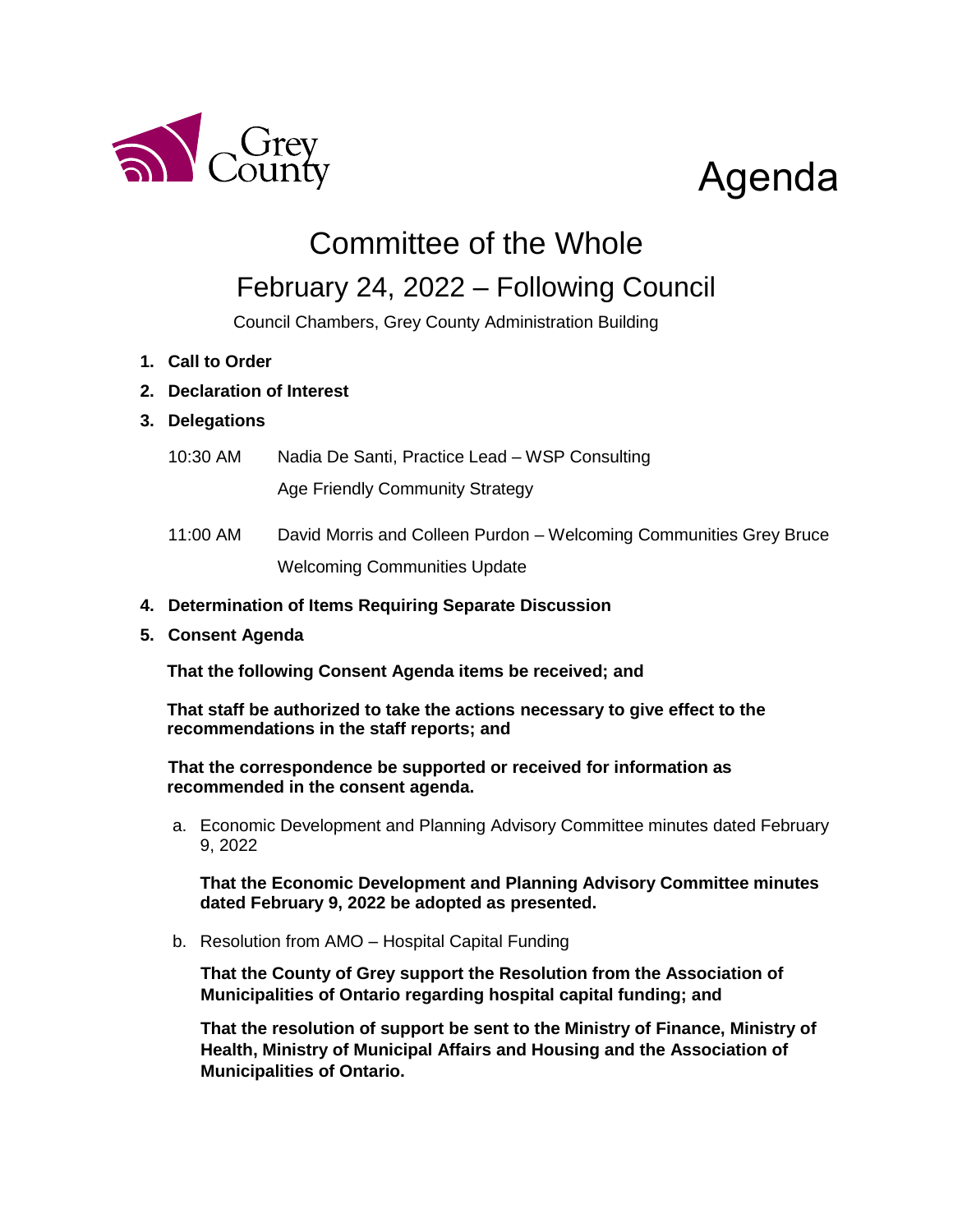c. TR-CW-07-22 Tender Results RFT-TS-03-22 Grey Road 13 Rehabilitation

**That Report TR-CW-07-22 containing the tender results for RFT-TS-03-22 Grey Road 13 Rehabilitation be received; and**

**That Walker Construction Grey-Bruce, HSC be awarded the Tender for a total amount of \$ 1,165,709.30 excluding HST.**

d. TR-CW-08-22 RFT-TS-04-22 Grey Road 8 Resurfacing

**That Report TR-CW-08-22 containing the tender results for RFT-TS-04-22 Grey Road 8 Resurfacing be received; and**

**That Cox Construction Limited be awarded the Tender for a total amount of \$1,794,744.32 excluding HST.**

e. EDTC-CW-04-22 Digital Modernization Funding

**That Report EDTC-CW-04-22 regarding Digital Modernization Funding be received; and** 

**That the required County funds of \$17,808.00 be funded from any 2022 surplus realized by Grey Roots, or if a surplus is not available, from the Grey Roots General reserve; and**

**That the agreement be executed prior to Council approval as per Section 25.6 (b) of Procedural By-law 5003-18.**

f. HDR-CW-03-22 Social Services Relief Fund Phase 3 Update

**That Report HDR-CW-03-22 regarding an update to the Social Services Relief Fund (SSRF) Phase 3 be received for information.**

### **6. Items For Direction and Discussion**

a. Addendum to PDR-CW-14-21 Age Friendly Community Project Final Report

**That Report Addendum to PDR-CW-14-21 regarding the County's Age-Friendly Community Strategy and Action Plan project be received; and**

**That the Age-Friendly Community Strategy and Action Plan be endorsed which will help guide corporate strategic plans and priorities; and**

**That staff be directed to develop a proposed workplan to move forward with the actions/recommendations identified in the Plan in collaboration with local municipalities and other community partners; and**

**That staff be directed to share the Strategy and Action Plan with all member municipalities for their information, with a presentation to local councils should that be requested.** 

b. EDTC-CW-05-22 Update on the Grey Bruce Local Immigration Partnership